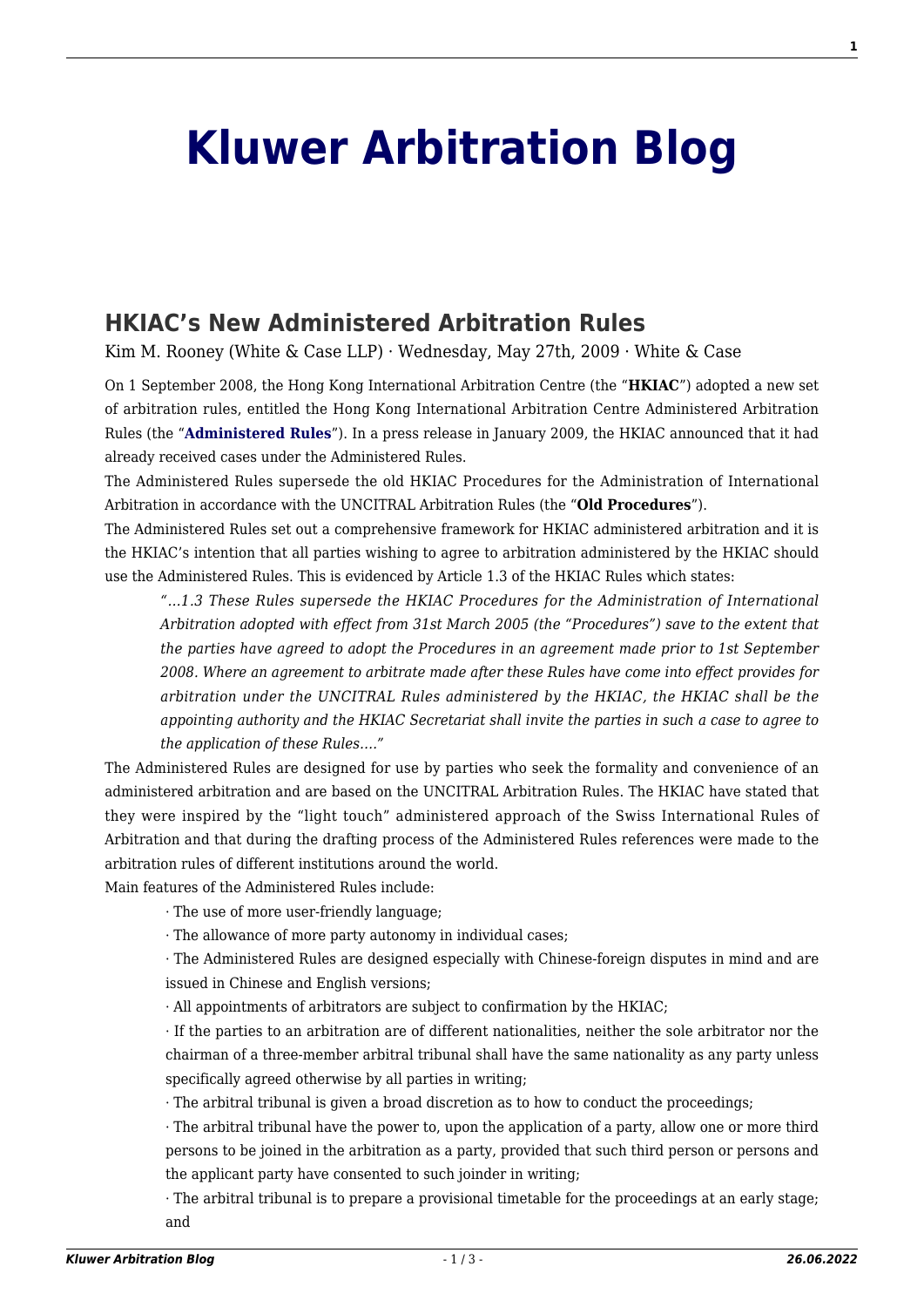· If there is no majority, the award shall be made by the presiding arbitrator alone.

Interestingly, there is a provision in the Administered Rules (Article 26) dealing with default by the parties. In addition to the more usual provision giving the tribunal power to proceed with the arbitration despite a party's failure to attend and present its case, there is also express provision for a kind of "default award" procedure. Under Article 26.1, if the Claimant fails to submit its Statement of Claim by the deadline set by the tribunal, and does not show sufficient cause for such failure, the tribunal 'shall' order the termination of the proceedings. The only situation where this may not happen is where the Respondent has brought a counterclaim and wishes the arbitration to continue.

There are also detailed provisions (at Article 36) regarding how the tribunal should determine the costs of the arbitration. In particular, Article 36.1 sets out an exhaustive list of items that are regarded as the "costs" to be determined by the tribunal in its award. Article 36.4 states that such costs should in principle be paid by the unsuccessful party, although the tribunal may make whatever apportionment it considers reasonable.

Articles 36.2 and 36.3 deal with the fees of the tribunal – in summary, the parties can choose whether the arbitrators should be compensated on the basis of agreed rates or in accordance with a fee schedule (providing for fees ranging, depending on the amount in dispute, from US\$2,000 to 0.06% of the sum in dispute, per arbitrator). If the parties choose the fee schedule, the arbitrators' fees will be fixed by the HKIAC Council in accordance with the schedule, taking into account the amount in dispute, the complexity of the subject matter, the time spent by the arbitrators and any other relevant circumstances of the case. In this regard, Article 36.3 expressly states that, in general, the Chairman will receive 40% of the total fees, while each of the other arbitrators will receive 30%.

With reference to the above, parties intending to submit a dispute to the HKIAC under the Administered Rules should ensure that they have reached some agreement in advance on how the arbitrators' fees should be dealt with, otherwise there is a risk that the constitution of the tribunal may be delayed.

By Kim Rooney, Alex Charter and Dave Lau

*To make sure you do not miss out on regular updates from the Kluwer Arbitration Blog, please subscribe [here](http://arbitrationblog.kluwerarbitration.com/newsletter/). To submit a proposal for a blog post, please consult our [Editorial Guidelines.](http://arbitrationblog.kluwerarbitration.com/editorial-guidelines/)*

## **Profile Navigator and Relationship Indicator**

Offers 6,200+ data-driven arbitrator, expert witness and counsel profiles and the ability to explore relationships of 13,500+ arbitration practitioners and experts for potential conflicts of interest.

[Learn how](https://www.wolterskluwer.com/en/solutions/kluwerarbitration/practiceplus?utm_source=arbitrationblog&utm_medium=articleCTA&utm_campaign=article-banner) **[Kluwer Arbitration Practice Plus](https://www.wolterskluwer.com/en/solutions/kluwerarbitration/practiceplus?utm_source=arbitrationblog&utm_medium=articleCTA&utm_campaign=article-banner)** [can support you.](https://www.wolterskluwer.com/en/solutions/kluwerarbitration/practiceplus?utm_source=arbitrationblog&utm_medium=articleCTA&utm_campaign=article-banner)